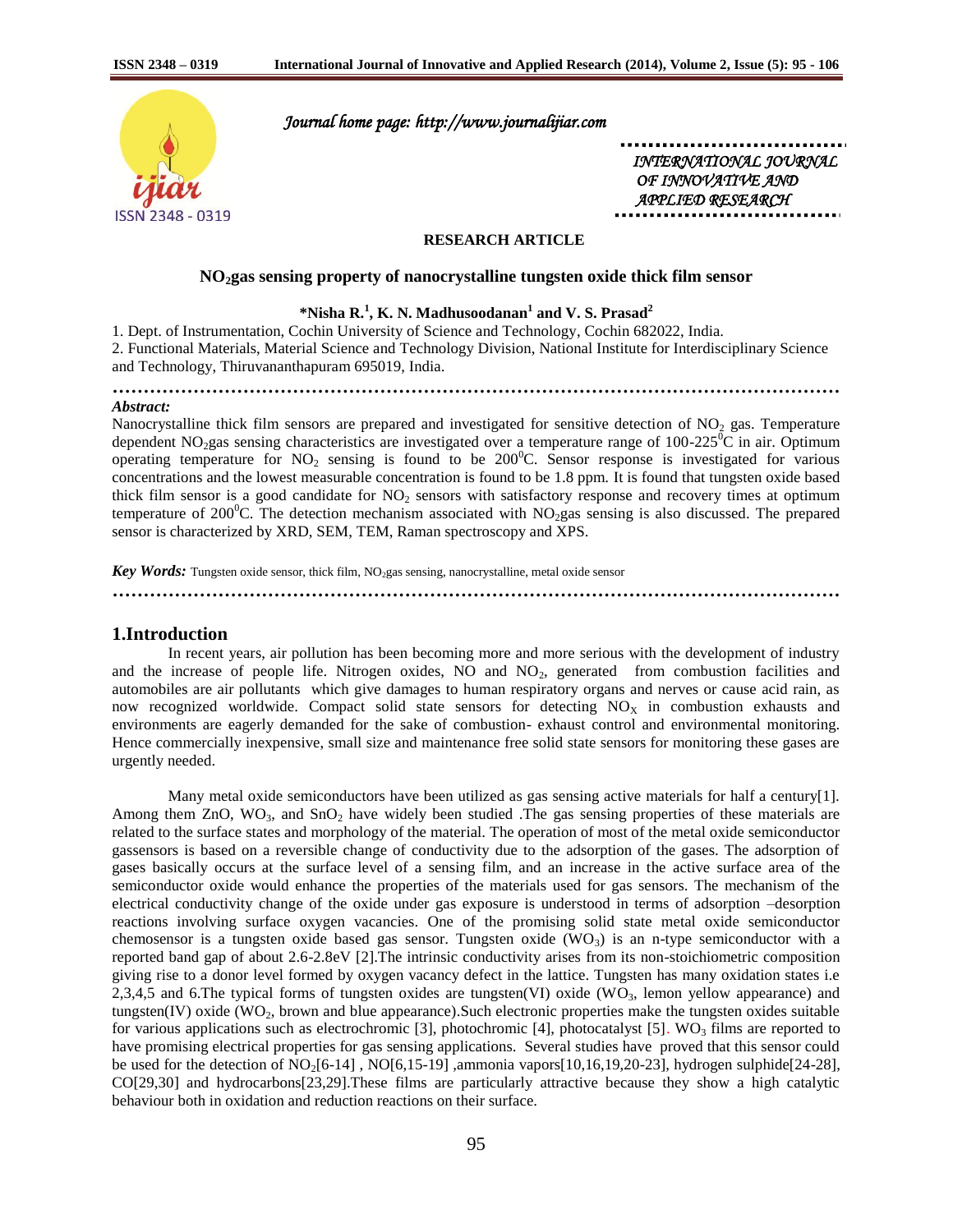Nanocrystalline materials are in the focus of contemporary materials research as a consequence of the superior properties that are achievable when materials are built up from structural units with sizes on the nanometer scale. There has been an increasing interest in the study of nanocrystalline materials owing to their electrical, optical, mechanical and magnetic properties being superior to those of conventional coarse- grained structures. Gas sensing applications of nanocrystalline materials have received considerable interest in recent years. The surface- tobulk ratio for a nanocrystalline material is much greater than for a material with large grains, which yields a large interface between the solid and a gaseous or liquid medium. The interaction between a gas and a solid mainly takes place on the surface and hence the amount of atoms residing at grain surfaces and interfaces is critical for controlling the properties of the gas sensor. It has been shown that nanocystalline  $WO_3$  films exhibit very interesting sensor properties and are candidates for detecting toxic gases such as  $H_2S[27]$ ,  $NO_2[9]$ ,  $CO[30]$ .

In this context we have investigated the sensing characteristics of  $WO_3$  nanoparticles to  $NO_2$  gas in the 1.8 to 86 ppm range at working temperatures of the range of 100 to  $225^{\circ}$ C.Semiconductor gas sensors based on nanocrystalline  $WO_3$  powders were prepared by acid precipitation method. The thick films of the powder were coated on to glass substrate, annealed at  $600^{\circ}$ C and its response to different concentration of NO<sub>2</sub> gas was studied. Sensor behavior is presented in detail for representative concentration of 7 ppm. Our study shows that  $WO_3$ nanoparticles are good candidates for sensing  $NO<sub>2</sub>$  at a temperature of 200<sup>0</sup>C.

## **2. Experimental**

#### *2.1. Sensor Fabrication*

The  $WO_3$  nanoparticles were synthesized by precipitation technique from aqueous solutions of ammonium tungstate parapentahydrate  $[31]((NH_4)_{10}W_{12}O_{41}.5H_2O, Wako)$  and nitric acid (HNO<sub>3</sub>, Merck). A predetermined amount of tungstate salt was dissolved in de-ionized water and resulting solution was brought to  $80^{\circ}$ C. With vigorous stirring, a warm, concentrated nitric acid was added drop wise. With continuous stirring the mixed solution was kept at 80<sup>0</sup>C for 30minutes. The precipitates were allowed to settle for 1 day at room temperature. Precipitate was washed by addition of a large amount of de-ionized water into precipitate followed by stirring for about 10 minutes and allowing precipitates to settle down before decanting the liquid. This washing procedure was carried out six to seven times. The precipitates were dried at  $100^{\circ}$ C overnight and then calcined in air at a temperature of  $400^{\circ}$ C for 6hrs.The calcined precipitate was finely powdered in a mortar. For sensor preparation the powder were dispersed in methanol and painted on to a glass substrate .Thus a thick film of the sensor material was obtained. The sensor was then annealed at a temperature of  $600^{\circ}$ C overnight prior to the temperature dependent measurements.

#### *2.2. Gas sensing set up*

The gas sensing measurements of the thick film sensor were tested on indigenously developed static gas characterization system. The details of the test system are reported elsewhere [32]. The test system consisted of a stainless steel chamber of diameter 7.5cm and 6.35cm height. Effective volume of the chamber was 280ml. An inlet was provided for inserting desired concentration of gas to the chamber. An outlet is also provided to remove the gas. The precalibrated gas cylinders were obtained from laboratories. The gas was injected into test chamber with a syringe through an inlet provided with septum. Electrical connections from the sensor were made using two thin copper wires, bonded to the sensor with silver paint. The sensing capability of the sensor was characterized at different operating temperatures to find out optimum working temperature. A heater is incorporated in the chamber in order to heat sample to desired temperature. A resistance temperature detector (RTD) is used to sense temperature. Feed throughs are provided on the top of the chamber for electrical connections to the heater as well as for the temperature sensor (RTD). A microcontroller based PID temperature controller was used to control the operating temperature of the sensor to an accuracy of  $0.5^{\circ}$ C. Electrical characterization of the WO<sub>3</sub> thick films in presence of the gas were obtained by measuring the change in resistance of films. A keithley 195A digital multimeter is used to measure the resistance of the sensor which is interfaced to the system by a GPIB interface. The programming for the interface is done using BASIC language.

## *2.3. Characterization*

The crystalline structure and particle size of the as prepared powder sample and  $600^{\circ}$ C annealed thick film sensor were examined by X-ray diffraction measurement (XRD, Bruker AXS D8 Advance). The crystallite size (D) was calculated from peak broadening using the Scherrer approximation, which is defined as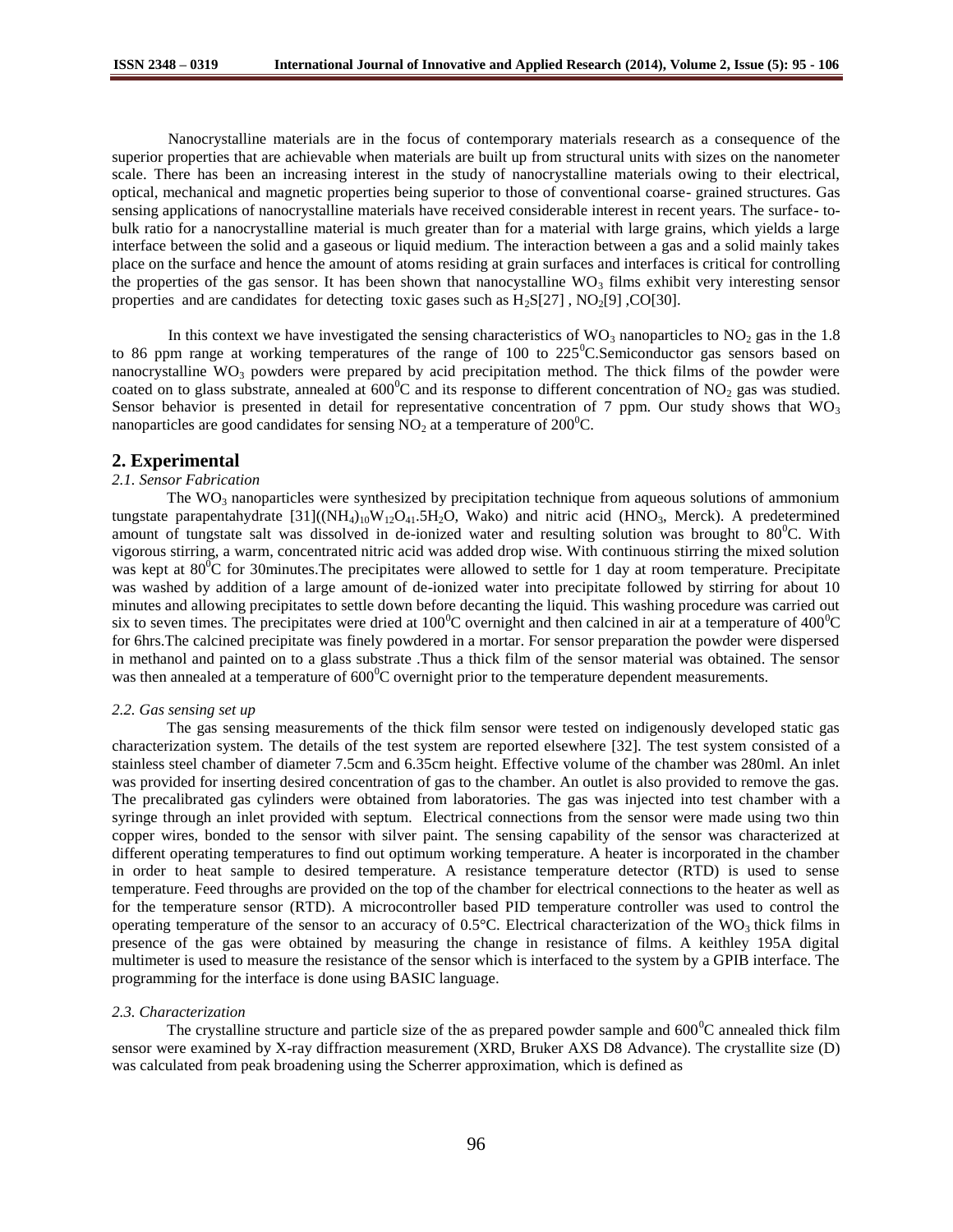$$
D = \frac{0.9\lambda}{B\cos\theta} \tag{1}
$$

Where  $\lambda$  is the wavelength of the X-ray (1.5418 A<sup>0</sup>), B is the full width at half maximum (FWHM, radian) and  $\theta$  is the Bragg angle (degree).Raman spectra of  $600^{\circ}$ C annealed WO<sub>3</sub> thick film sensor was obtained using Horiba JobinYvonLabRam HR system at a spatial resolution of 2 mm in a backscattering configuration. The 514.5 nm line of Argon ion laser was used for excitation. Surface morphology and compositional analysis of thick films were examined using scanning electron microscopy (SEM, JEOL Model JSM - 6390LV) .TEM (FEI, TECNAI 30G2 S-TWIN microscope) image of  $600^0C$  overnight annealed sensor powder was also obtained. The electronic structure of the surface of  $WO_3$  was performed by X-ray photoelectron spectroscopy (XPS) with a SPECS GmbH spectrometer (Phoibos 100 MCD Energy Analyzer) using MgKα radiation (1253.6 eV).

# **3. Results and Discussion**

#### *3.1. Structural characterization*

Figure 1 shows the XRD spectra of as prepared precipitate calcined in air at a temperature of  $400^{\circ}$ C for 6hr and thick film sensor of WO<sub>3</sub> annealed at  $600^{\circ}$ C overnight. Main peaks were found at  $2\theta = 23.0^{\circ}$ ,  $23.6^{\circ}$  and  $24.3^{\circ}$ , which were identified as corresponding to Miller index (002), (020), and (200), respectively, in triclinic WO<sub>3</sub> (JCPDS# 20-1323). Hence the  $600^{\circ}$ C overnight annealed powder was identified by XRD as nanocrystalline WO<sub>3</sub> .Using Scherrer equation average crystallite size of the  $WO_3$  thick film sensor were found to be 30nm.



Figure1. XRD patterns (a) WO<sub>3</sub> precipitate calcined at 400<sup>o</sup>C for 6 hr (b) thick film sensor annealed at 600<sup>o</sup>C overnight

Raman spectrum of  $600^{\circ}$ C annealed tungsten oxide thick film sensor is shown in figure 2. The spectrum can be divided into three main regions at 900-600, 400-200 and below 200cm<sup>-1</sup>. Peaks below 200cm<sup>-1</sup> are associated with lattice modes, the intermediate frequencies (200–400 cm<sup>-1</sup>) showing O–W–O bending mode features, and the last at higher frequencies (600–900 cm<sup>-1</sup>) with the peaks related to W–O stretching modes [33].

Typical surface morphology of thick film sensor annealed at  $600^{\circ}$ C overnight is shown in figure 3. It is evident that the material consists primarily of crystalline aggregates and is highly porous in nature. The most important factors that influence the sensor characteristics are probably microstructure and surface area. The films exhibiting a porous structure have a large fraction of atoms residing at surfaces and interfaces between the pores, which suggests that the microstructure of the films is suitable for gas-sensing purposes. In the other words, it can be said that the high sensitivity of a sensor can be attributed to the full exposure of surface adsorption sites to chemical environments. From the SEM images it's clear that our thick film surfaces are highly porous which makes it highly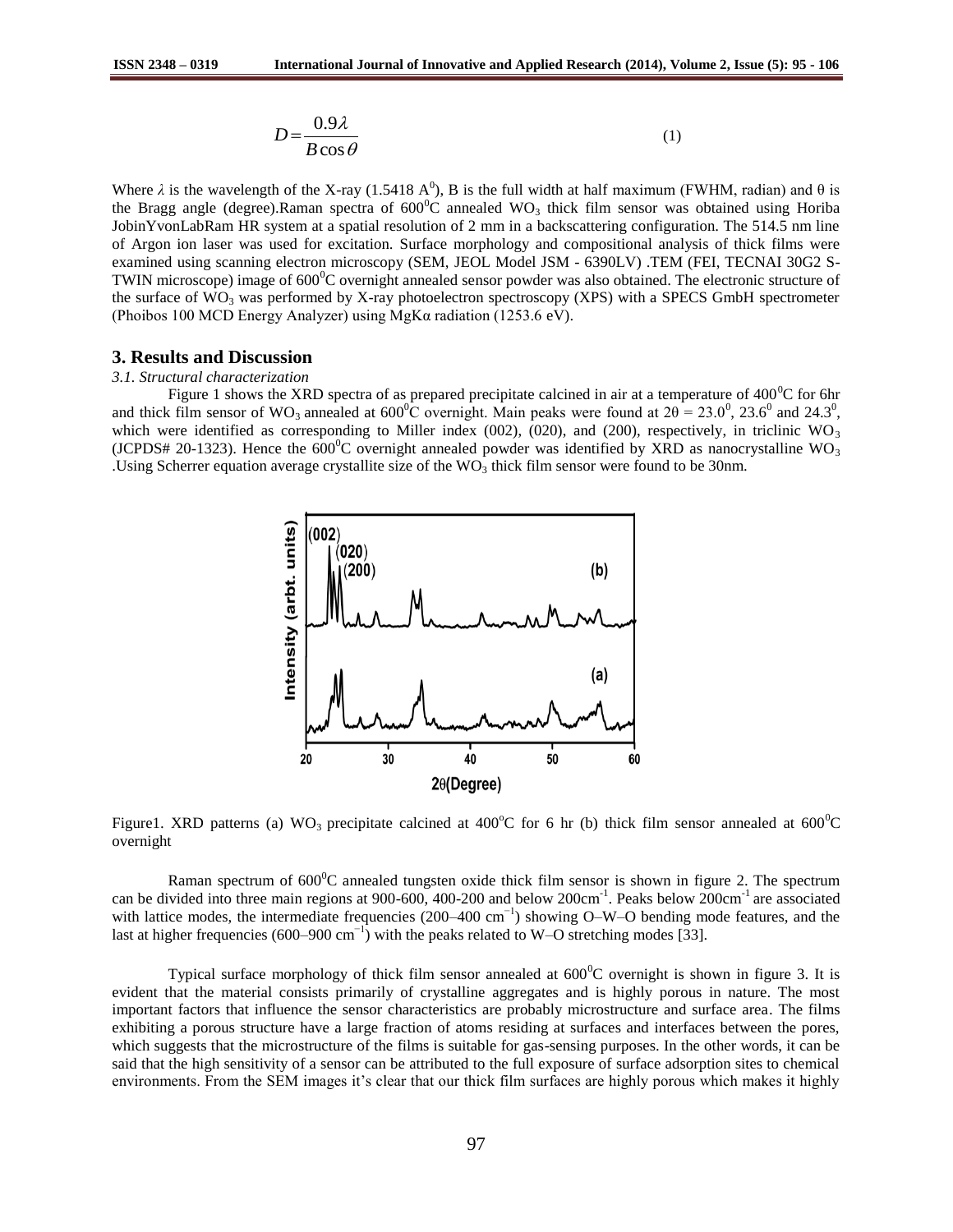suitable for sensing application. The particles are found to be spherical in nature. The energy dispersive X-ray analysis, which is shown in the inset, reveals that only oxygen and tungsten elements are present.



Figure 2. Raman spectra of  $600^{\circ}$ C annealed tungsten oxide thick film sensor.



Figure 3. SEM image of the WO<sub>3</sub> thick film sensor annealed at  $600^{\circ}$ C with inset showing EDS spectrum.

Figure 4 show TEM image of the  $600^{\circ}$ C annealed thick film sensor WO<sub>3</sub> powder. TEM image also confirms that sensor consists of crystalline aggregates and nanoparticle prepared is spherical in nature as obtained from the SEM results. TEM results support particle size obtained by XRD characterization.

In order to understand the chemical composition of tungsten oxide film, we carried out XPS measurement. XPS spectrum of the  $600^{\circ}$ C annealed sample is illustrated in figure 5. The W 4f core level spectrum recorded on 600<sup>o</sup>C annealed samples shows the two components associated with W  $4f_{5/2}$  and W  $4f_{7/2}$  spin orbit doublet at 36.8 and 34.9 eV. Binding energy values obtained for the spin orbits shows a small shift towards the lower binding energy. This shift may be caused by the contribution from  $W^{5+}$  or  $W^{4+}$  states, resulting in oxygen vacancies in thick film sensor[34]. The O1s peak is located at 529.7 eV, which is ascribed to the W-O peak.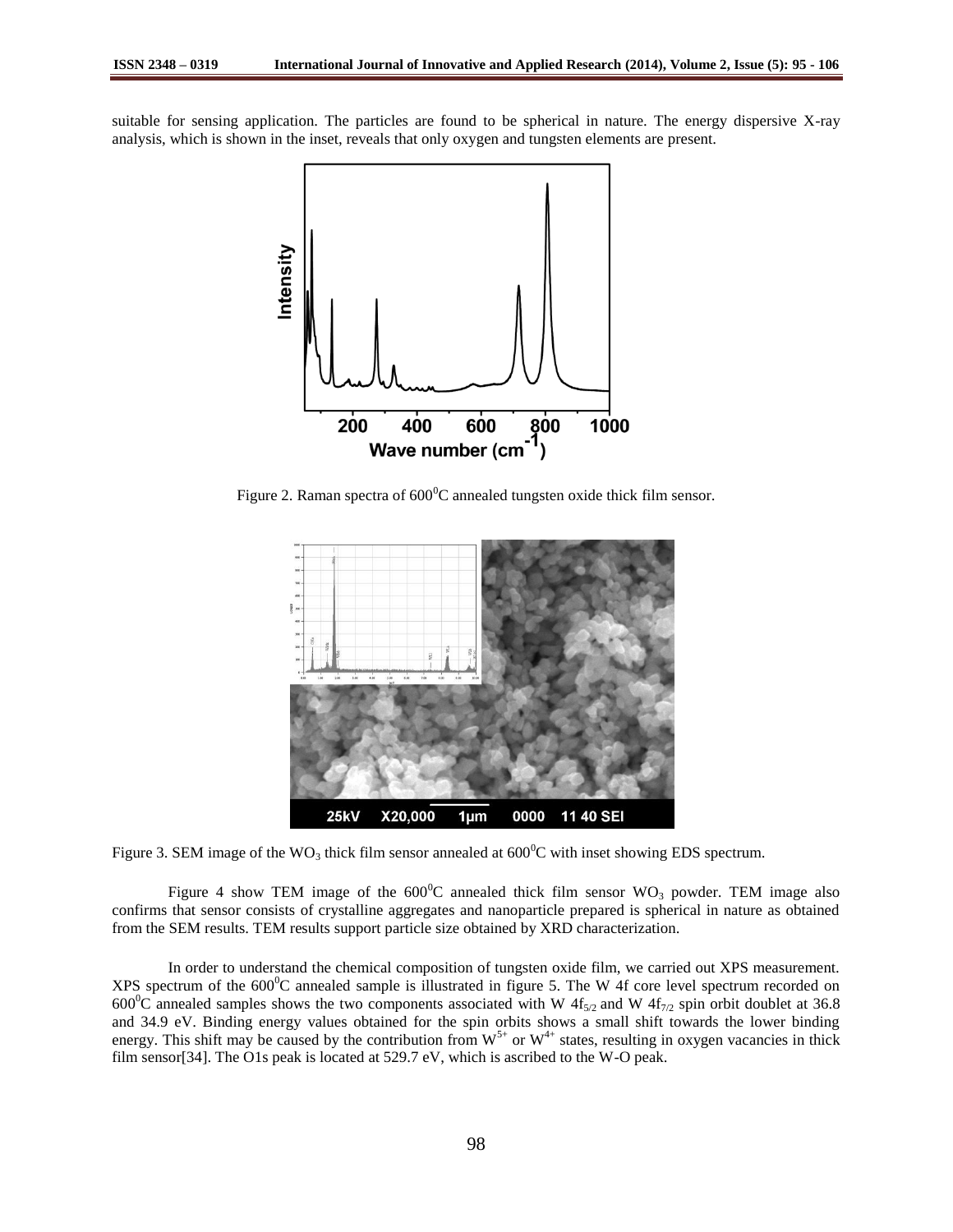

Figure 4.TEM image of the  $WO_3$  thick film sensor annealed at 600<sup>°</sup>C.



Figure 5. XPS spectrum of the  $600^{\circ}$ C annealed sensor

## *3.2. NO<sup>2</sup> gas response studies*

Gas sensing capability of thick film sensors were measured to oxidising gas  $NO<sub>2</sub>$  in air at a temperature range 100 to  $225^{\circ}$  C. Initial gas sensing experiments were performed at room temperature to measure the response of WO<sub>3</sub> films to test gas. However, as almost no response was observed for measurements at room temperature. Hence electrical conductance measurements were performed at various temperatures in order to determine the temperature at which the  $WO_3$  sensors are most sensitive to analyzed gas. The temperature at which sensors are most sensitive to analyzed gases is defined as optimum working temperature of the sensor. In general, it is known that the sensitivity of the sensors is affected by the working temperature. The higher temperature enhances surface reaction of sensors and gives higher sensitivity in that temperature range. The interaction between metal oxide and adsorbed gas is a dynamic process. When the film is exposed to a test gas in air, the adsorption and desorption processes occur simultaneously. In the response process the adsorption dominates on desorption process until stationary conditions are attained. In this situation the number of adsorbed gas molecules will be equal to the number of the desorbed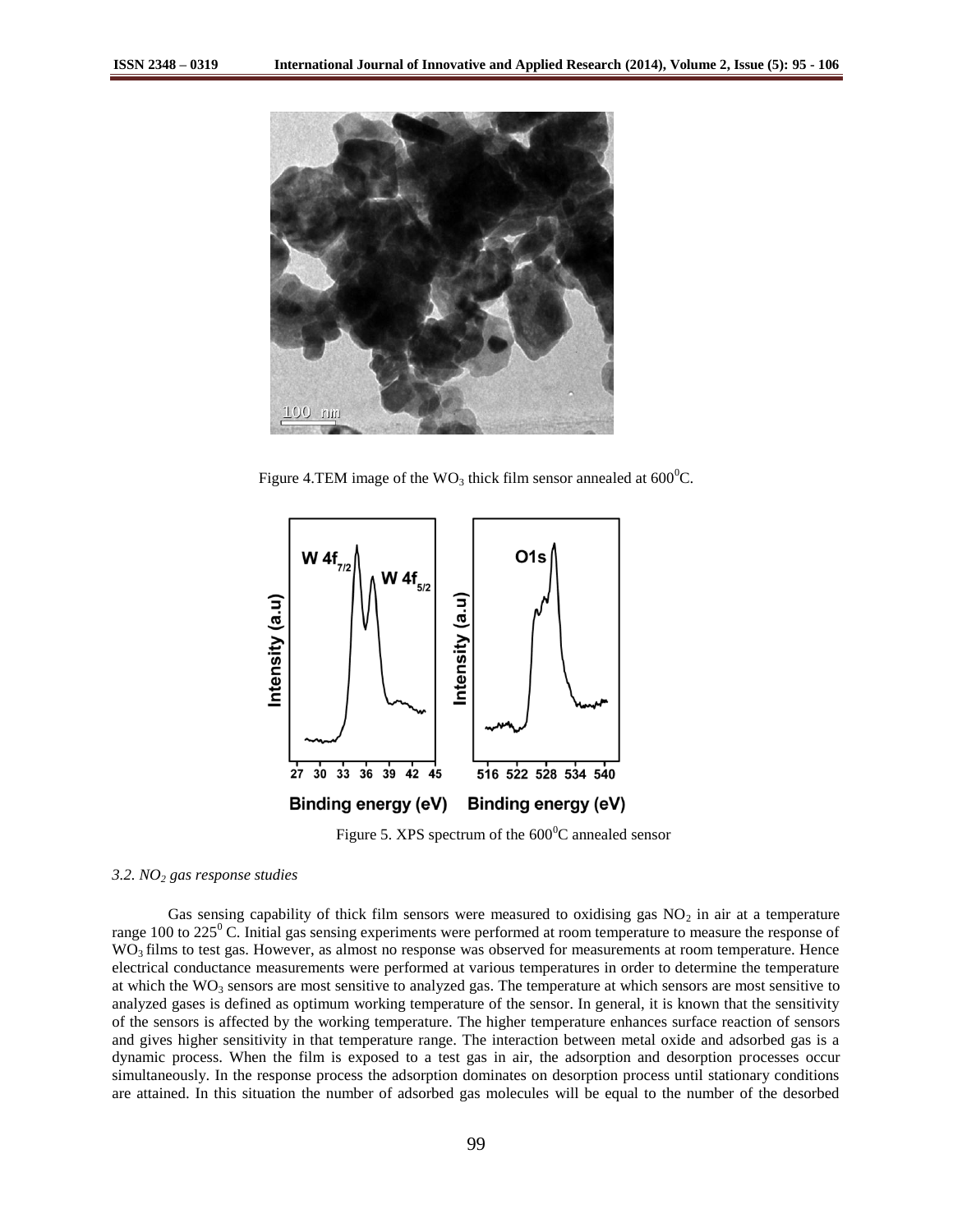ones, and the electrical conductivity attains a constant value. After the test gas is cut off, the desorption prevails on the re-adsorption process and the conductivity will return to its original value.

Samples were exposed to variable concentrations in the range 1.8 to 86 ppm. Since  $WO_3$  is an n type semiconductor resistance increases on exposure to oxidising gas like NO<sub>2</sub>. Sensor sensitivity is defined as  $S=R_{gas}/R_{air}$ , where  $R_{gas}$  is resistance of sensor in presence of gas and  $R_{air}$  is resistance of sensor before introduction of gas. Response time is defined as time required for resistance to reach 90% of equilibrium value after test gas is injected. Recovery time is time necessary for sensor to attain a resistance of 10% of original value in air. Gas sensing characteristics of thick film sensor to a concentration of 7 ppm studied is discussed in detail. Similar results were obtained for higher concentrations studied. Sensitivity of sensor at different operating temperature to a concentration of 7 ppm is shown in figure 6. Response and recovery time sensor characteristics to 7 ppm concentration studied is illustrated in figure 7 (a) and (b) respectively.



Figure 6. Sensitivity of sensor at different operating temperature to a concentration of 7 ppm  $NO<sub>2</sub>$  gas



Figure 7 (a) Response time (b) Recovery time of sensor to 7 ppm of  $NO<sub>2</sub>$  gas at temperatures ranging from  $100^{\circ}$ C to  $225^{\circ}$ C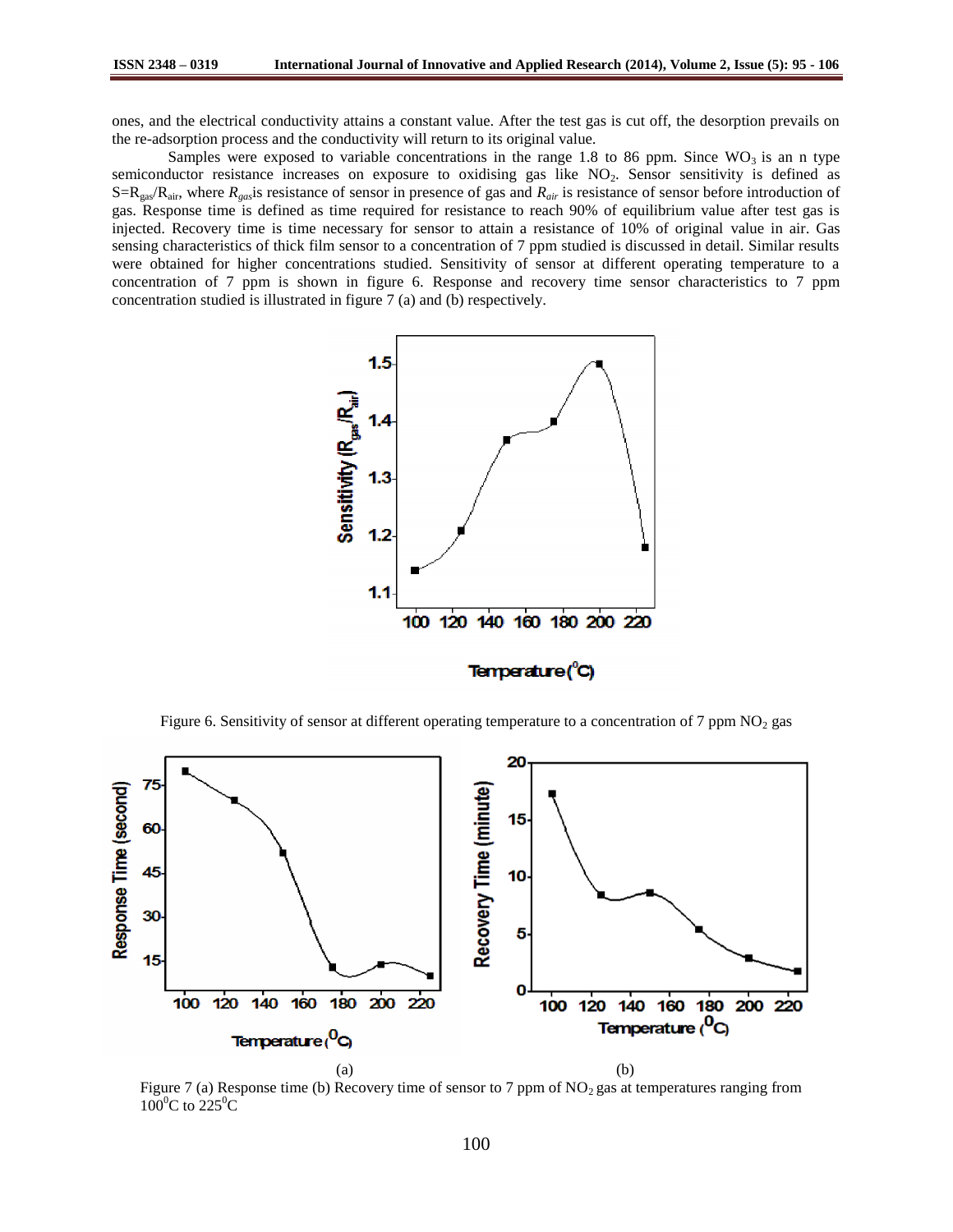Temperature dependent gas sensing investigation proves that at a temperature of  $200^{\circ}$ C the sensitivity is maximum. Beyond this temperature the sensitivity of sensor decreases.Selecting optimum temperature is a critical factor in the operation of gas sensors. Considering sensitivity, response time and recovery time at different temperatures, 200<sup>0</sup>C was considered as optimum operating temperature for the working of WO<sub>3</sub> sensor. At this temperature a maximum sensitivity of 1.5 was achieved for 7 ppm  $NO<sub>2</sub>$  with lower response and recovery time. At  $200^{\circ}$ C response time and recovery time were relatively small and has a value of 14 seconds and 2.9 minutes respectively. Hence further studies depending on various concentrations were carried out at this optimum temperature of  $200^{\circ}$ C. Sensitivity of sensor to different concentration ranging from 1.8 to 86 ppm were studied at optimum temperature of  $200^{\circ}$ C is illustrated in figure 8. The concentration dependent gas sensing behaviour shows that for a concentration of 86 ppm the sensitivity is as high as 58. These results prove that the sensors are highly sensitive at higher concentration. Response of sensor to different concentrations at optimum operating temperature of  $200^{\circ}$ C is shown in fig. 9 (a) and (b).



Figure. 8 Sensitivity of WO<sub>3</sub> thick film sensor towards different concentrations of NO<sub>2</sub> gas at 200<sup>o</sup>C



Fig. 9 (a) and (b) Response of  $WO_3$  thick film sensor towards different concentrations of  $NO_2$  at  $200^{\circ}C$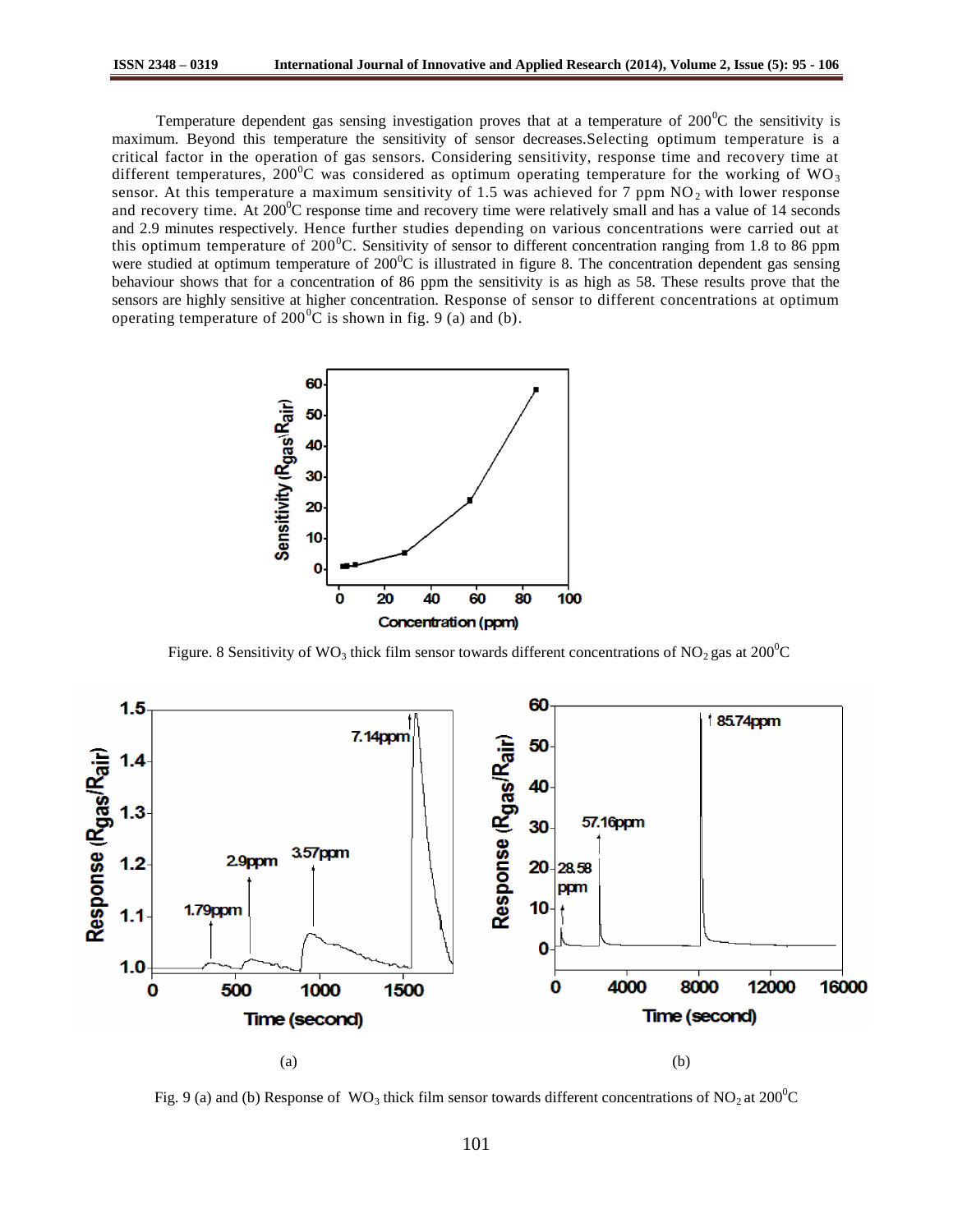It is known that sensing mechanism of oxide materials is surface controlled in which grain size, surface states and oxygen adsorption play an important role[35]. The larger surface area generally provides more adsorption–desorption sites and thus higher sensitivity. The sensor element consists of semiconductor nanoparticle. The microstructure and morphology of these aggregates are considered to be very important for the transducer function. Each particle is connected with its neighbors either by grain-boundary contacts or by necks. In the case of grain-boundary contacts, electrons should move across the surface potential barrier at each boundary. The change of the barrier height makes the electric resistance of the element dependent on the gaseous atmosphere, as first pointed out by Ihokura [36]. The resistance, and hence the gas sensitivity, in this case are not basically dependent on the particle size. In the case of necks, electron transfer between particles takes place through a channel which is formed inside the space-charge layer at each neck. The width of the channel is determined by the neck size and thickness of the surface charge layer (L)and its change with gases gives rise to the gas-dependent resistance of the element, as first pointed out by Mitsudo[37]. Obviously the gas sensitivity in this case is dependent on the particle size. These two models, although rather conceptual, indicate the importance of the microstructure for the transducer function of the element. Tamaki et al. [7] studied the grain size effects in  $WO_3$  for nitrogen oxide detection. The results indicate that for a crystallite size greater than 30nm the conduction is under grain boundary control. The average crystallite size of  $WO_3$  sensor is 30nm. Hence we deduce that in our sensors the conduction is through grain boundary contacts.

Studies on operation mechanism of semiconductor gas sensors indicate that most target gases are detected due to influence of adsorbed oxygen. Atmospheric oxygen gets adsorbed on surface of metal oxide removing electrons from conduction band of sensing metal oxide and occurs on surface in form of  $O^7$ ,  $O^2$  and  $O_2$  creating a thin layer of depletion region at the surfaces of  $WO_3$  grains[38]. The reaction is as follows where (gas) denotes gaseous phase and (ads) denote adsorbed species respectively.

| $O_2$ (gas) $\leftrightarrow$ $O_2$ (ads) |  |
|-------------------------------------------|--|
|-------------------------------------------|--|

| $O_2$ (ads) + $e^- \leftrightarrow O_2^-$ (ads) |  |
|-------------------------------------------------|--|
|                                                 |  |

 $O_2^{\text{-}}$  (ads) +  $e^{\text{-}} \leftrightarrow 2O^{\text{-}}$  $\text{(ads)}\tag{4}$ 

$$
O^{(ads) + e^{-} \leftrightarrow O^{2-}(ads)
$$
 (5)

Reaction (3) usually occurs at temperature below  $175^{\circ}$ C and reactions (4) and (5) occur at temperature above  $175^0C$ .

When  $WO_3$  based sensor material is exposed to atmosphere of  $NO_2$ , resistance of the sensor increases. The potential theory suggested that a potential barrier is formed between the surface of semiconductor film and the ambient environment [39].  $NO_2$  gets adsorbed onto  $WO_3$  surface, and the oxygen of  $NO_2$  served as the accepter, extracting electrons from the conduction band of  $WO_3$ . Therefore, the barrier of  $WO_3$  is increased and resistance of the WO<sub>3</sub>film also increases whenever NO<sub>2</sub>is adsorbed on WO<sub>3</sub> surface. NO<sub>2</sub> can not only capture the electrons of the semiconductor due to its higher electrophilic property, but also react with the adsorbed oxygen ion leading to the formation of adsorbed  $NO_2^-$ , the process of the reaction can be described as follows [40].

$$
NO_{2(g)} + e^- \to NO_2^-_{(ads)} \tag{3.6}
$$

$$
NO_{2(g)} + O_{2\text{ (ads)}} + 2e^- \rightarrow NO_{2\text{ (ads)}} + 2O_{(ads)} \tag{3.7}
$$

The above reactions decreased the concentration of electron on the surface of material, thus resulting in an increase of the material resistance. In addition, the reaction occurs between  $NO_2^-$ <sub>(ads)</sub> and  $O_2^-$ <sub>(ads)</sub>:

$$
\overline{NO_2}^{\phantom{-}}\,(\text{ads})} + \overline{O_2}^{\phantom{-}}\,(\text{ads})} \rightarrow 2\overline{O}^{\phantom{-}}\,(\text{ads})} + \overline{NO_2} \tag{3.8}
$$

Thus the cyclic reaction continues. These series of reactions resulted in the concentration of electron on the surface of the material to further decrease, which led to the decrease in conductivity of the material (increase of the resistance) and hence the detection of  $NO<sub>2</sub>$  is achieved.

The temperature dependent  $NO<sub>2</sub>$  gas sensing results ( fig. 6) indicate that the sensitivity of  $WO<sub>3</sub>$  sensor increases with increasing temperature up to the optimum operating temperature. A further increase of the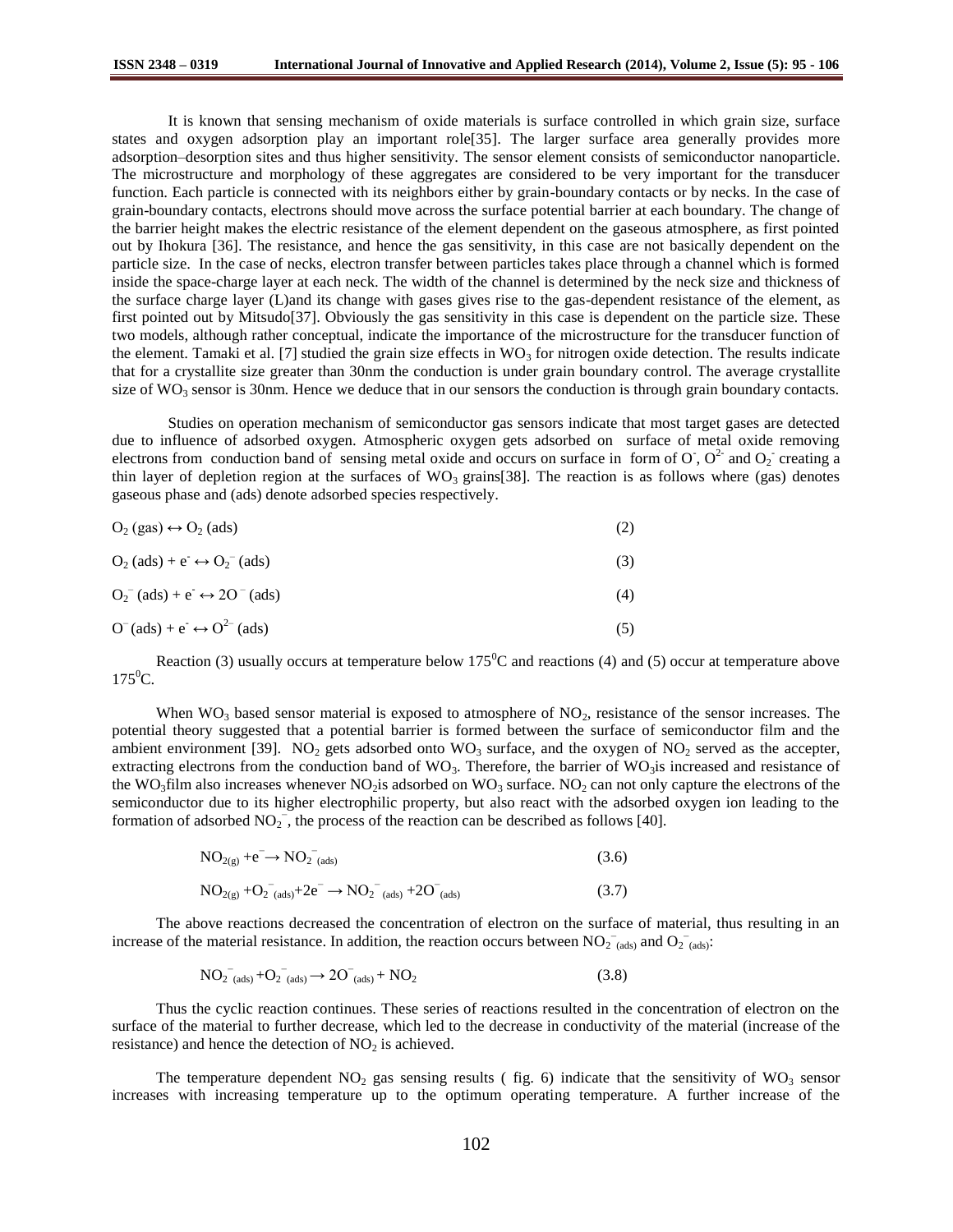temperature reduces the response value. At lower temperature a low interaction happens between adsorbed oxygen species and detected  $NO_2$  gas. Thus the response of the  $WO_3$  thick film sensor is low at lower temperature. At higher temperature some of the adsorbed oxygen species may be desorbed from the film which contributes to low response value. When the operating temperature is very high the charge carrier concentration is also very high in a semiconductor. The electrons received by adsorbed  $NO<sub>2</sub>$  gas is much less than the number of charge carriers in sensitive material, which hardly causes the conductivity change of the sensitive film. As a result, there is an optimal operating temperature to balance the above two effects in order to achieve maximum gas response. In  $WO_3$  based sensors the optimal operating temperature was found to be  $200^{\circ}$ C beyond which the sensitivity of the sensor decreases.

Semiconductor sensors sensed gas using its non-stoichiometric structure and the free electrons originated from the oxygen vacancy. The sensing properties of  $WO_3$  were controlled by the surface defect and structure rather than the native properties according to Bringans et al. [41]. There is more oxygen vacancies on the surface of WO<sub>3</sub>calcined at higher temperature [42]. The amount of chemisorbed oxygen on surface and surface species available for adsorption highly influences the change in conductivity  $[43]$ . In WO<sub>3</sub> the chemisorptions sites are owing to the various oxidation states of tungsten arising because of the oxygen deficiency created atthe annealing temperature. The XPS studies on  $WO_3$  also reveal that there is a shift in oxidation state of tungsten from +6, the oxidation state of tungsten in stoichiometric WO<sub>3</sub>. This shift may be caused by the contribution from W<sup>5+</sup> or W<sup>4+</sup> states, resulting in oxygen vacancies in thick film sensor. Accordingly, a possible interaction mechanism between nitrogen dioxide and  $WO_3$  may be as follows.

$$
NO2 + W5+ \leftrightarrow W6+ + NO2
$$
 (3.9)

It has been reported earlier that when annealing temperature increases over  $400^{\circ}$ C [44], reactive sites for the adsorption of NO<sub>2</sub> and oxygen molecules are created owing to the drifting of oxygen deficiencies to surface [40,45]. The presence of unsaturated bonds on the material surface may lead to the formation of chemical bonds between gaseous species and metal oxides. Hence the amount of chemisorbed species increases with surface defect concentration [46] thereby increasing the sensitivity of  $WO_3$  film to  $NO_2$  gas.

#### **4. Conclusion**

Thick film sensor of tungsten oxide was prepared by dispersing the prepared tungsten oxide powder in methanol and drop casting on glass substrates followed by overnight annealing at  $600^{\circ}$ C. The obtained crystalline phase of  $WO_3$  nanoparticles was triclinic in nature. The crystalline structure of sensor was characterized using XRD. The surface morphology and elemental composition were characterized by scanning electron microscopy and energy dispersive X-ray analysis. SEM investigationsobserved that  $WO_3$  samples consisted of crystalline aggregates. This was confirmed in TEM results. SEM and TEM investigations on the  $600^{\circ}$ C annealed sensor proved that the sensor consisted of nanoparticle particles which were spherical in nature.Temperature dependent gas sensing properties of samples were studied for the detection of NO<sub>2</sub>gas. Resistance of the films increases upon exposure to gases and attained a saturation value. Sensor regains its original value after test gas is removed. Sensor exhibit good sensing characteristics to  $NO<sub>2</sub>$  in the concentration range studied, 1.8 to 86 ppm over the temperature range  $100-225^{\circ}$ C. The best results were obtained at operating temperature of 200 $\rm{^0C}$  with a sensitivity of 1.5 for 7 ppm concentration. Response and recovery time of sensor at this optimum temperature was 14 seconds and 2.9 minutes respectively for 7 ppm concentration. Lowest measurable concentration is found to be 1.8 ppm. Resistance always returned to its initial value after the test gas is shut off for all concentration studied. Results indicate that response of sensor is reproducible during this test. The sensing mechanism associated with  $NO<sub>2</sub>$  sensing is also discussed.

#### **Acknowledgements**

The authors wish to acknowledge Dr.M.K.Jayaraj, Nanophotonic& Optoelectronic Devices laboratory, Dept. of physics for Raman measurements under DST nano mission initiative programme and Dr. Prof. G. Mohan Rao, Department of Instrumentation and Applied Physics, Indian Institute of Science, Bangalore for XPS measurement. We are thankful to SAIF, Cochin University of Science and Technology, Kochi, Kerala, India for the XRD and SEM measurements.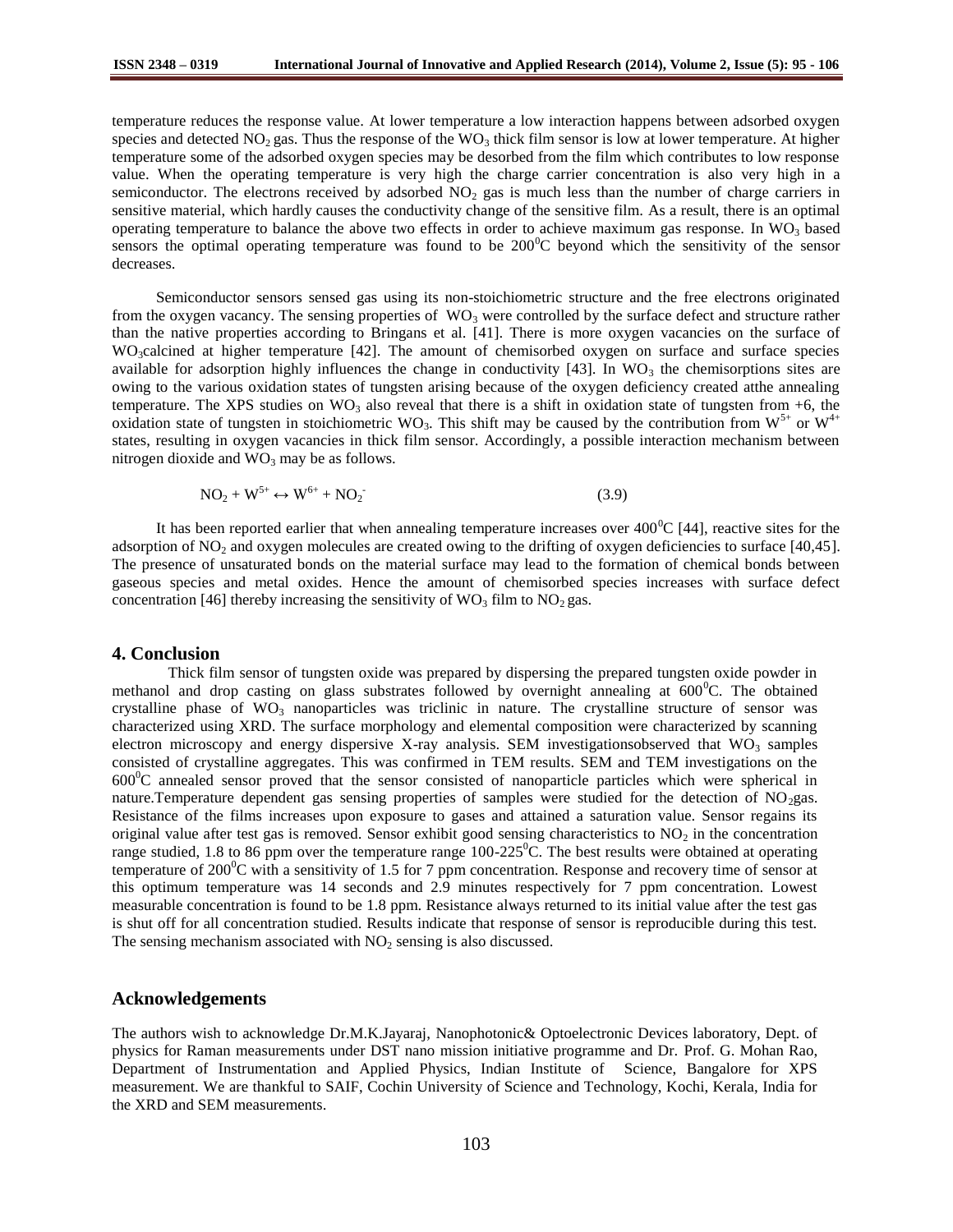# **References**

- 1. G.Eranna, B.C. Joshi, D.P. Runthala , R.P.Gupta , Oxide materials for Development of Integrated Gas Sensors – A comprehensive Review, Crtical Reviews in Solid State and Materials Sciences 29 (2004)111- 188.
- 2. M. A. Butler Photo electrolysis and physical properties of the semiconducting electrode  $WO_2$ , J.Appl.Phys. 48 (1977) 1914- 1920
- 3. C.G.Ganqvist, Electrochromic tungsten oxide films: Review of progress 1993–1998, Solar Ener.Mater.Solar Cell 60 (2000) 201-262.
- 4. M.Sun, N.Xu, Y.W.YaoE.G.Wang, Nanocrystalline tungsten oxide thin film: Preparation, microstructure, and photochromic behavior,J.Mater.Res. 15 (2000) 927-933.
- 5. G.R.Bamwenda, H.Arakawa, The visible light induced photocatalytic activity of tungsten trioxide powders ,Appl.Catal.A 210 (2001) 181-191.
- 6. M.Akiyama, J.Tamaki, N.Miura, N.Yamazoe, Tungsten oxide based semiconductor Sensor Highly sensitive to  $NO$  and  $NO<sub>2</sub>$ , Chemistry Letters 20 (1991) 1611-1614.
- 7. J.Tamaki, Z.Zhang, K.Fujimori, M.Akiyama, T.Harada, N.Miura, N.Yamozoe Grain size effects in Tungsten oxide based sensor for Nitrogen oxides, Journal of Eletrochemical Society 141 (1994) 2207-2210.
- 8. D.S. Lee, S.D.Han, J.S.Huh, D.D.Lee, Nitrogen oxides sensing characteristics of WO<sub>3</sub> based nanocrystalline thick film gas sensor, Sensors and Actuators B 60 (1999) 57-63.
- 9. S.H. Wang, T. C.Chou, C.C. Liu, Nanocrystalline tungsten oxide  $NO<sub>2</sub>$  sensor, Sensors and Actuators B 94 (2003) 343-351.
- 10. T.Siciliano, A.Tepore, G.Micocci, A.Serra, D.Manno, E.Filippo, WO3 gas sensors prepared by thermal oxidization of tungsten Sensors and Actuators B 133 (2008) 321-326.
- 11. J.Brunet, V.P. Garcia, A.Pauly, C.Varenne, B. Lauron , An optimized gas sensor microsystem for accurate and real- time measurement of nitrogen dioxide at ppb level, Sensors and Actuators B 134 (2008) 632-639.
- 12. Z.Liua, M. Miyauchi , T. Yamazaki, Y. Shen ,Facile synthesis and NO2 gas sensing of tungsten oxide nanorods assembled microspheres Sensors and Actuators B 140 (2009) 514 -519 .
- 13. Y. Qin, M. Hu, J. Zhang , Microstructure characterization and NO2-sensing properties of tungsten oxide nanostructures ,Sensors and Actuators B 150 (2010) 339-345.
- 14. C. Zhang, M. Debliquy, A. Boudiba, H Liao, C. Coddet Sensing properties of atmospheric plasma-sprayed  $WO<sub>3</sub> coating for sub-ppm NO<sub>2</sub> detection Sensors and Actuators B144 (2010) 280-288.$
- 15. M.Penza, M.A.Tagliente, L.Mirenghi, C.Geradi, C.Martucci, G.Cassano , Tungsten trioxide (WO3) sputtered thin films for a  $NO<sub>X</sub>$  gas sensor, Sensors and Actuators B 50 (1998) 9-18.
- 16. A.A Tomchenko V.V. Khatko, I.L. Emelianov , WO3 thick-film gas sensors, Sensors and Actuators B 46 (1998) 8-14.
- 17. A.A. Tomchenko, I.L. Emelianov, V.V. Khatko ,Tungsten trioxide-based thick-film NO sensor: design and investigation , Sensors and Actuators B 57 (1999) 166-170.
- 18. X.Wang, N.Miura, N.Yamazoe, Study of WO<sub>3</sub> based sensing materials for NH<sub>3</sub> and NO detection Sensors and Actuators B 66 (2000) 74-76.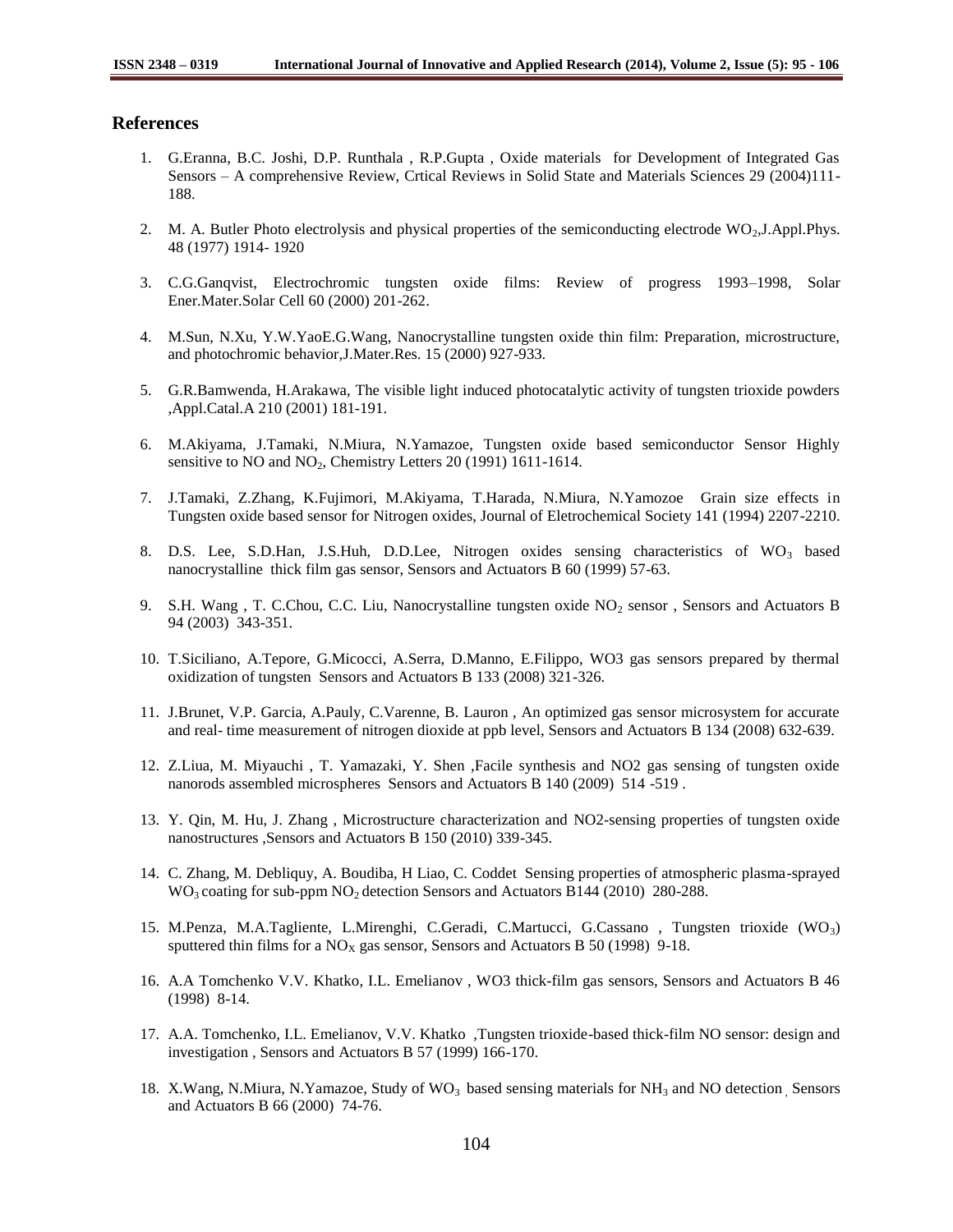- 19. T.Siciliano, A.Tepore, G.Micocci, A.Serra, D.Manno, E.Filippo ,WO<sub>3gas</sub> sensors prepared by thermal oxidization of tungsten ,Sensors and Actuators B 133 (2008) 321-326.
- 20. B.T.Marquis, J.F.Vetelino, A semiconducting metal oxide sensor array for the detection of  $NO<sub>x</sub>$  and  $NH<sub>3</sub>$ Sensors and Actuators B 77 (2001) 100-110.
- 21. M.Stankova, X. Vilanova, E.Llobet, J.Calderer, C.Bittencourt, J.J.Pireaux, X.Correig, Influence of the annealing and operating temperatures on the gas sensing properties of rf sputtered  $WO_3$  thin –film sensors, Sensors and Actuators B 105 (2005) 271-277.
- 22. Y.S.Kim, S.C.Ha, K.Kim, H.Yang S.Y. Choi , Y.T. Kim J.T.ParkC.H.Lee, J.Paek, K.Lee ,Room temperature semiconductor gas sensor based on nonstoichiometric tungsten oxide nanorod film , Applied Physics Letters 86 (2005) 213105-1 213105-3
- 23. Y.S.Kim ,Thermal treatment effects on the material and gas sensing properties of room temperature tungsten oxide nanorod sensors, Sensors and Actuators B 137 (2009)297-304.
- 24. E.P.S.Barrett, G.C Georgiades ,P.A.Sermon, The mechanism of operation of WO<sub>3</sub> based H<sub>2</sub>S sensors, Sensors and Actuators B 1 (1990) 116- 120.
- 25. H.M.Lin, C.M.Hsu, H.Y. Yang, P.Y Lee, C.C. Yang, Nanocrystalline WO<sub>3</sub> based H<sub>2</sub>S Sensors, Sensors and Actuators B 22 (1994) 63-68.
- 26. T.L.Royster Jr., D.Chatterjee, G.R.Paz-Pujalt, C.A.Marrese , Fabrication and evaluation of thin –film solid -state sensors for hydrogen sulphide detection, Sensors and Actuators B 53 (1998) 155-162 .
- 27. J.L.Solis ,S.Saukko, L.B.Kish, C.G.Granqvist, V.Lantto ,Nanocrystalline tungsten oxide thick films with high sensitivity to H<sub>2</sub>S at room temperature ,Sensors and Actuators B 77 (2001) 316-321.
- 28. C.S.Rout, M.Hegde, C.N.R. Rao H2S sensors based on tungsten oxide nanostructures, Sensors and Actuators B 128 (2008) 488 - 493.
- 29. I.Jimenez, J. Arbiol, G.Dezanneau, A.Cornet, J.R.Morante, Structural and Gas Sensing Properties of  $WO<sub>3</sub>$ Nanocrystalline powders obtained by a Sol-Gel Method from Tungstic acid, IEEE sensors Journal 2 (2002) 329- 334.
- 30. T.D. Senguttuvana, VibhaSrivastava, Jai S. Tawal, Monika Mishra, ShubhdaSrivastava, Kiran Jain, Gas sensing properties of nanocrystalline tungsten oxide synthesized by acid precipitation method ,Sensors and Actuators B 150 (2010)384-388.
- 31. S. Supothina , P. Seeharaj, S. Yoriya and M. Sriyudthsak , Synthesis of tungsten oxide nanoparticles by acid precipitation method Ceramics International 33, (2007), 931-936.
- 32. Nisha R, Madhusoodanan K N, SreejithKarthikeyan, Arthur E. Hill, and Richard D. Pilkington, NO2 Gas Sensing Properties of In<sub>2</sub>O<sub>3</sub>Thin Films Prepared by Pulsed D.C MagnetronSputtering Technique, Energy and Environment Focus , 2, 2013, 157-162.
- 33. A. Baserga ,V. Russo , F.D. Fonzo , A. Bailini, D. Cattaneo, C.S. Casari, A. L. Bassi and C. E. Bottani Nanostructured tungsten oxide with controlled properties: Synthesis and Raman characterization, Thin Solid Films 515, (2007), 6465 -6469.
- 34. S.C. Moulzolf , S. Ding and R. J. Lad , Stochiometry and microstructure effects on tungsten oxide chemiresistive films Sensors and actuators B 77, ( 2001) , 375-382.